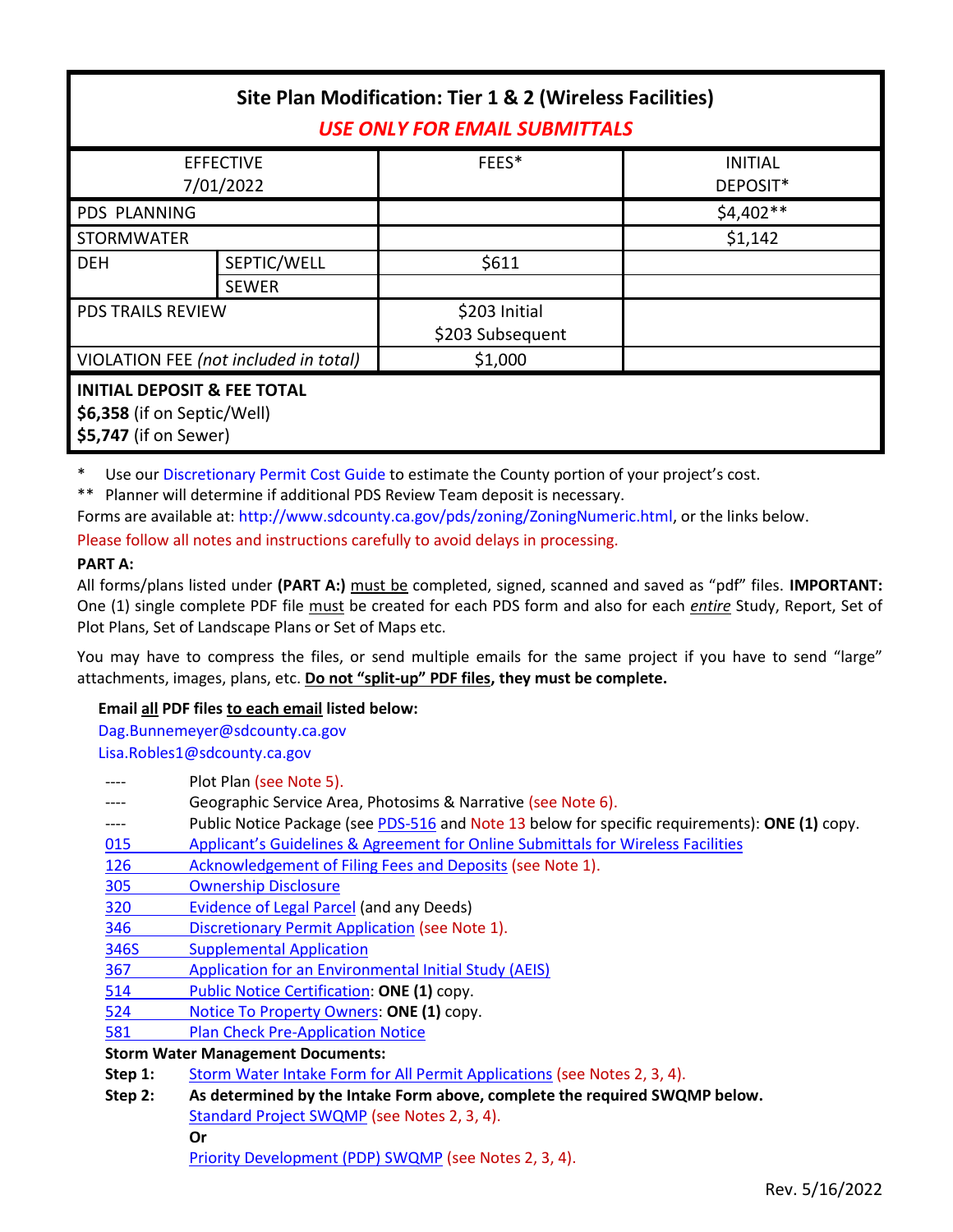## **PART B:**

#### **All items listed below are for your information only. Please do not submit these forms.**

- 090 [Minimum Plot Plan Information](http://www.sdcounty.ca.gov/pds/docs/pds090.pdf)
- 209 [Defense and Indemnification Agreement FAQs](http://www.sdcounty.ca.gov/pds/zoning/formfields/PDS-PLN-209.pdf)
- 506 Site [Plan Applicant's Guide](http://www.sdcounty.ca.gov/pds/zoning/formfields/PDS-PLN-506.pdf)
- [515 Public Notice Procedure](http://www.sdcounty.ca.gov/pds/zoning/formfields/PDS-PLN-515.pdf)
- 516 [Public Notice Applicant's Guide](http://www.sdcounty.ca.gov/pds/zoning/formfields/PDS-PLN-516.pdf)
- 906 [Signature Requirements](http://www.sdcounty.ca.gov/pds/zoning/formfields/PDS-PLN-906.pdf)
	- [Grading Plan Handout for Site Plans](http://www.sdcounty.ca.gov/pds/zoning/formfields/GradePlanHandoutSitePlanMUP.pdf)

# **NOTES:**

# 1. **IMPORTANT:**

A Registered Property Owner **MUST SUBMIT** a **Signed Letter of Authorization** for an Agent if; An Authorized Agent signs the PDS-346 form and is not the registered owner of the parcel.

Or, the parcel is owned by two or more registered owners.

Or, not all of the registered owners are signing the PDS-346 form.

- Or, the Authorized Agent is not the Financially Responsible Party.
- Or, the parcel is owned by a Corporation.

# **ADDITIONALLY:**

Financially Responsible Party **MUST SIGN** form PDS-126. Financially Responsible Party **INFORMATION MUST MATCH EXACTLY** on form PDS-126

Authorized Agent **may sign** form PDS-346 **ONLY IF ATTACHED** to a **Signed Letter of Authorization.**

- 2. Files CANNOT have any security restrictions or passwords. Please name each PDF file based on the "Title or PDS Form Number" of document being submitted (examples: Plot Plan, PDS-015, PDS-215, PDS-346, Storm Water Intake Form, Standard SWQMP, or PDP SWQMP).
- 3. The Storm Water Intake Form determines whether a project requires a Standard SWQMP or Priority Development Project (PDP) SWQMP. These forms and documents must be submitted as PDF files on the USB Flash Drive and have all required signatures.
- 4. One (1) single complete PDF file must be created for each PDS Form and also for each entire Study, Report, Set of Plot Plans, Set of Landscape Plans or Set of Maps etc. Do not "split-up" files, they must be complete.
- 5. Plot plans, elevation drawings, etc. (must be at least 11" x 17"). Plot plan must be drawn in standard engineer scale.
- 6. In addition to the above requirements, all wireless telecommunication projects are required to submit additional information listed under the Wireless Facilities Section in the **PDS-313 Major Use Permit Applicant's Guide**. (For example: Geographic Service Area Maps, Alternative Site Analysis, Photo-simulation, etc.). Electronic submittal must contain all required documents and a written narrative addressing the requirements listed in Section 6984 of the Zoning Ordinance.
- 7. If the project is in a special area, those requirements must also be followed.
- 8. Do Not collect PDS Review Teams deposit unless determined by Project Manager.
- 9. Project goes to local Community Planning Group and/or Design Review Board for recommendation.
- 10. **Cell Sites Adding Generators:** Existing approved projects that are adding generators require a modification to the existing permit. Also, do not accept **PDS Review Teams** money as they don't need to review. There is no distribution to **PDS Review Teams**. Put a note on the PDS-346 Form telling PPS not to distribute to **PDS Review Teams**.
- 11. If project is a violation, plans must have Code Compliance Officer's stamp before accepting the application.
- 12. Your application package must be complete when you bring it in for submittal. The submittal process begins at the main "Check-In" counter on the first floor.